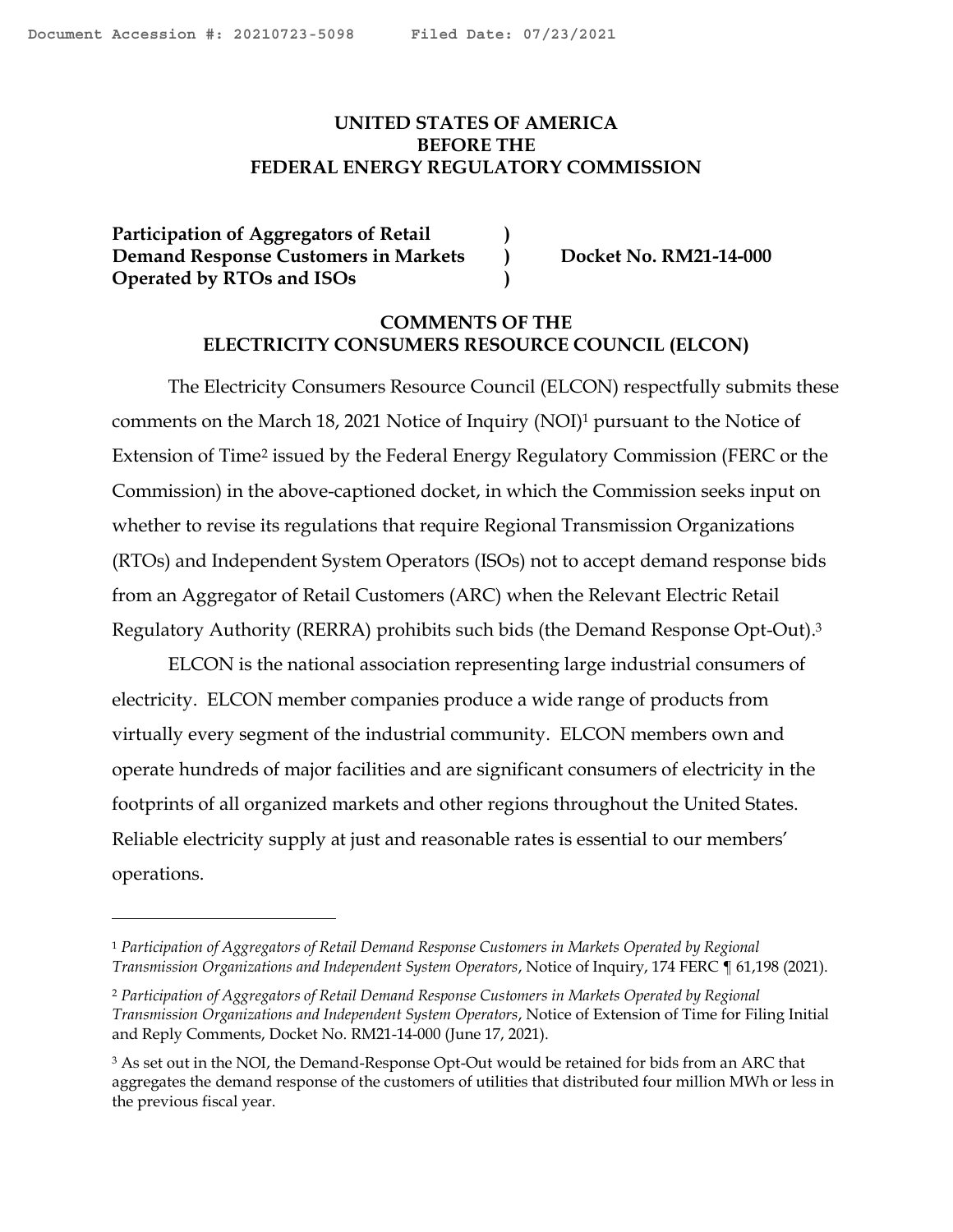#### **INTRODUCTION**

In orders issued in 2008 and 2009, the Commission established the Demand Response Opt-Out as a compromise to mitigate burdens associated with the general requirement that RTOs/ISOs accept bids from ARCs.4 Specifically, while the Commission recognized that aggregation of demand response may "expand the amount of resources available to the market, increase competition, help reduce prices to consumers, and enhance reliability," it also wanted to avoid action that, *inter alia*, would "place an undue burden on state and local retail regulatory entities, or raise new jurisdictional concerns."<sup>5</sup>

Notwithstanding that 18 states adopted the Demand Response Opt-Out,<sup>6</sup> ELCON agrees with the Commission that, in the dozen years since its establishment, "there have been significant legal, policy and technological developments  $\ldots$ , "7 and that the changed circumstances may warrant revisiting and revoking the Demand Response Opt-Out. ELCON cautions, however, that the Commission should carefully assess the full costs and benefits of such action to establish that it follows the cost causation principle and results in rates that are just, reasonable, and not unduly discriminatory.

#### **I. ELCON SUPPORTS REMOVING THE DEMAND RESPONSE OPT-OUT**

# A. Demand Response Is a Valuable Resource That Should Continue to Be **Encouraged**

Demand response is a valuable resource that promotes competition and reliability. As the Commission observed in the NOI, the North American Electric

<sup>4</sup> Order No. 719, 125 FERC ¶ 61,071 (2008), *order on reh'g*, Order No. 719-A, 128 FERC ¶ 61,059, *order on reh'g*, Order No. 719-B, 129 FERC ¶ 61,252 (2009).

<sup>5</sup> NOI at P 4.

<sup>6</sup> *See* Commissioner Danly's concurring statement to the NOI at P 2, referencing Arkansas, Iowa, Indiana, Kansas, Kentucky, Louisiana, Michigan, Minnesota, Missouri, Mississippi, Montana, North Carolina, North Dakota, Nebraska, New Mexico, Oklahoma, South Dakota, and Wisconsin.

<sup>7</sup> NOI at P 2.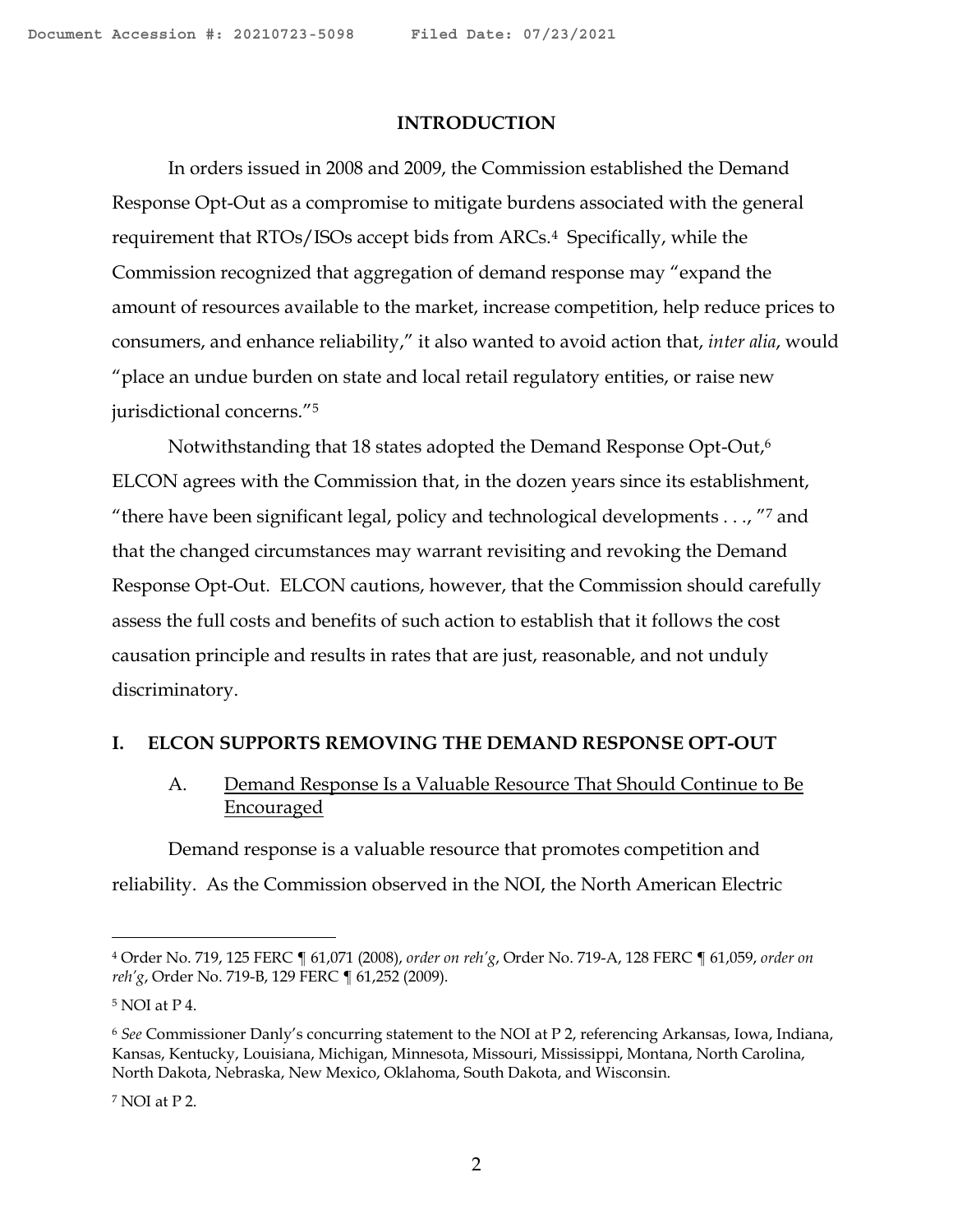Reliability Corporation (NERC) has stated that demand response provides transmission system operators with additional system-balancing tools to maintain bulk-power system reliability.<sup>8</sup> NERC has also stated that, as the resource mix changes, flexible resources that can be called upon on short notice, including demand response, are needed to ensure resource adequacy and meet ramping needs.<sup>9</sup> ELCON agrees. Demand response aggregations provide real-time balancing and essential grid services, such as frequency response and ramping capability, to support bulk-power system operations.

Congress has directed the Commission to recognize the benefits of demand response. The Energy Policy Act of 2005 declares that:

It is the policy of the United States that time-based pricing and other forms of demand response, whereby electricity customers are provided with electricity price signals and the ability to benefit by responding to them, shall be encouraged, the deployment of such technology and devices that enable electricity customers to participate in such pricing and demand response systems shall be facilitated, and unnecessary barriers to demand response participation in energy, capacity and ancillary service markets shall be eliminated. It is further the policy of the United States that the benefits of such demand response that accrue to those not deploying such technology and devices, but who are part of the same regional electricity entity, shall be recognized.<sup>10</sup>

Commission Orders have indeed recognized the benefits of demand response. In Order No. 719, the Commission determined that "[d]emand response can provide competitive pressure to reduce wholesale power prices; increases awareness of energy usage; provides for more efficient operation of markets; mitigates market power; enhances reliability; and in combination with new technologies can support the use of

<sup>8</sup> North American Electric Reliability Corporation, *Essential Reliability Services Task Force Measures Framework Report* 63 (Nov. 2015),

https://www.nerc.com/comm/Other/essntlrlbltysrvcstskfrcDL/ERSTF%20Framework%20Report%20- %20Final.pdf.

<sup>9</sup> North American Electric Reliability Corporation, *2020 State of Reliability* 49 (July 2020), https://www.nerc.com/pa/RAPA/PA/Performance%20Analysis%20DL/NERC\_SOR\_2020.pdf.

<sup>10</sup> Energy Policy Act of 2005, 119 Stat. 594, at §1252(f)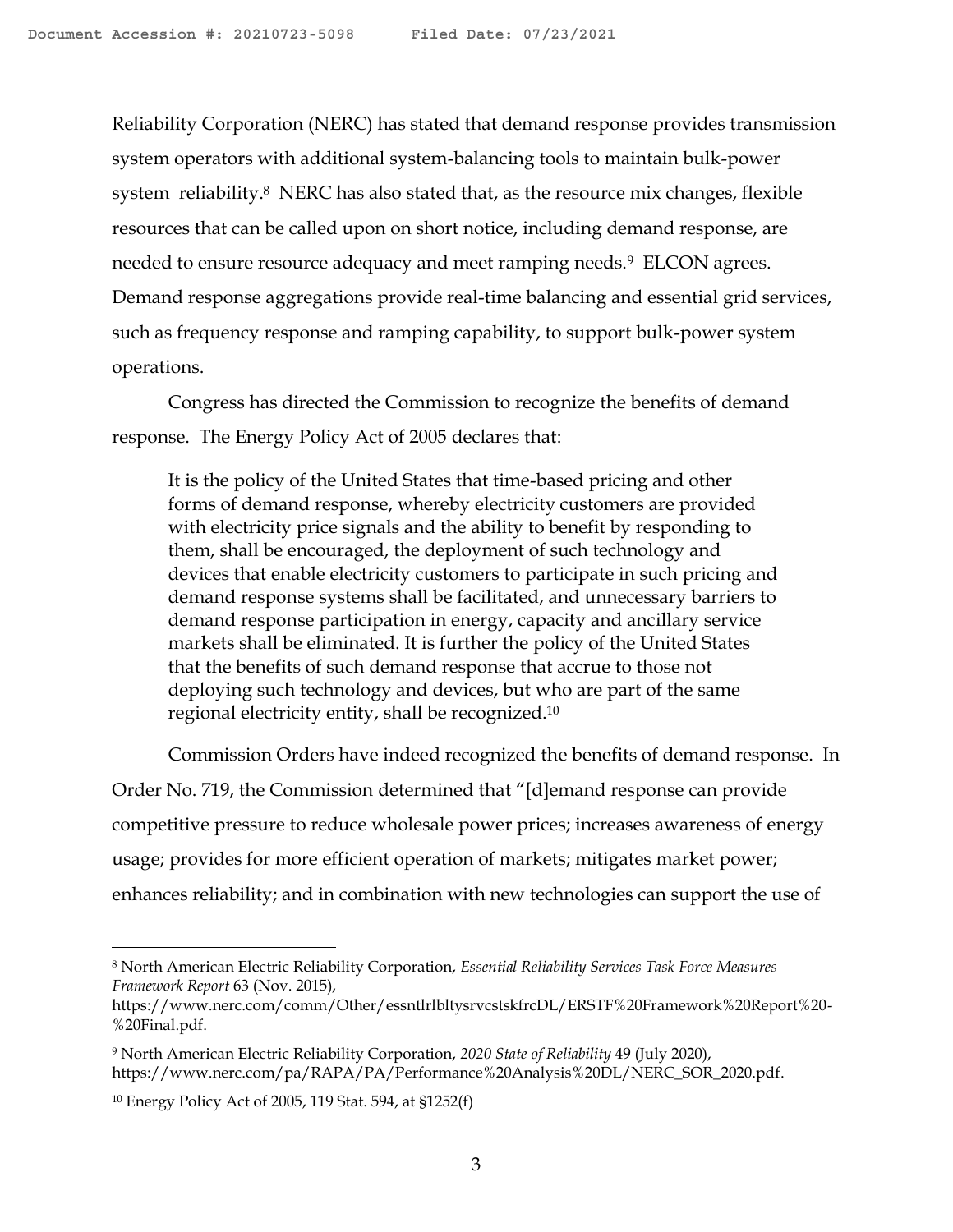renewable energy resources, distributed generation, and advanced metering."11 In Order No. 745, the Commission observed that demand response "balance[s] supply and demand, and thereby, helps produce just and reasonable energy prices . . . ."<sup>12</sup>

Technological developments since Order Nos. 719 and 745 have enhanced the usefulness and importance of non-discriminatory access to markets for demand response. We agree with the NOI's observation that such technological progress includes "instant communication of dispatches, real-time visibility and control of load curtailment, immediate settlement of dispatch performance, and automated financial transactions between markets and customers, in part due to the proliferation of broadband, high-speed wireless communication."13 With technology expanding the potential of demand response, it is all the more important to remove barriers to further demand response participation in RTO/ISO markets.

In addition to the Commission's pronouncements, the economics literature outlines the system-wide benefits of the efficient utilization of demand response resources. <sup>14</sup> Demand response can also provide reliability and resiliency, deferred

<sup>13</sup> NOI at P 20.

<sup>11</sup> Order No. 719 at P 16.

<sup>&</sup>lt;sup>12</sup> Demand Response Compensation in Organized Wholesale Energy Markets, Order No. 745, 134 FERC [61,187 at P 10 (footnotes omitted), *order on reh'g and clarification*, Order No. 745-A, 137 FERC ¶ 61,215 (2011), *reh'g denied*, Order No. 745-B, 138 FERC ¶ 61,148 (2012), *vacated sub nom. Elec. Power Supply Ass'n v. FERC*, 753 F.3d 216 (D.C. Cir. 2014), *rev'd & remanded sub nom. FERC v. Elec. Power Supply Ass'n*, 136 S. Ct. 760 (2016).

<sup>14</sup> *See, e.g.,* Elaine Hale *et al*., *Potential Roles for Demand Response in High-Growth Electric Systems with Increasing Shares of Renewable Generation*, National Renewable Energy Lab (Dec. 2018), https://www.nrel.gov/docs/fy19osti/70630.pdf; Steve Dahlke and Matt Prorok, *Consumer Savings, Price, and Emissions Impacts of Increasing Demand Response in the Midcontinent Electricity Market,* The Energy Journal, Vol. 40, No. 3 (2019),

https://www.researchgate.net/publication/334140979\_Consumer\_Savings\_Price\_and\_Emissions\_Impac ts\_of\_increasing\_Demand\_Response\_in\_the\_Midcontinent\_Electricity\_Market; Advanced Energy Economy, *Peak Demand Reduction Strategy,* (Oct. 2015), https://info.aee.net/hubfs/PDF/aee-peakdemand-reduction-strategy.pdf; Wenxian Yang *et al.*, *Quantifying the benefits to consumers for demand response with a statistical elasticity model, IET Gener. Transm. Distrib., 2014, Vol. 8, Iss. 3, pp. 503–515,* https://ietresearch.onlinelibrary.wiley.com/doi/10.1049/iet-gtd.2013.0155*.*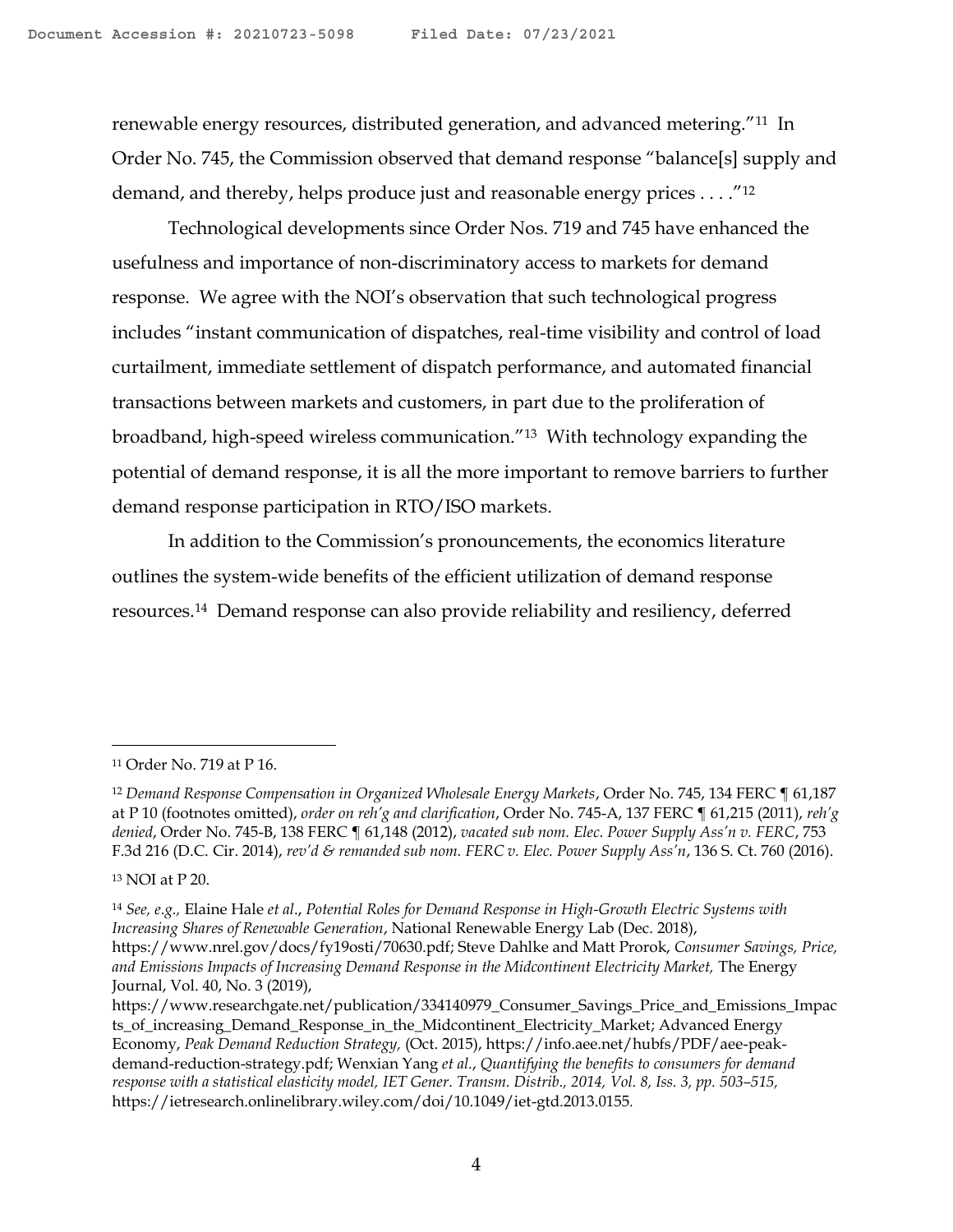infrastructure development, and balancing services for variable resources, <sup>15</sup> and can assist in reducing carbon dioxide emissions.<sup>16</sup>

Despite these assertions of the value of demand response—by Congress, the Commission, and expert economists—in his concurring statement to the NOI, Commissioner Danly expressed skepticism about the value of demand response and sought evidence of "whether wholesale demand response aggregation programs are providing reliability benefits commensurate with their costs" and "statistics that quantify the actual performance of these demand response resources during critical events."17 Referencing the 2020 California reliability crisis in particular, he commented that "[a]necdotal evidence suggests their performance during times of strain may be poor, and perhaps terrible," and he "encourage[s] a searching inquiry into how much demand response actually contributes to reliability during critical reliability events."<sup>18</sup>

ELCON is sympathetic to searching inquiries into empirical data to support the Commission's policies.19 To further Commissioner Danly's inquiry, we note that early anecdotal evidence indicates that the availability of demand response offered by industrial consumers is very high.20 We also note the incredible flexibility and responsiveness of demand response resources (particularly those with on-site generation) in times of grid stress, as outlined in the prior comments of the Advanced Energy Management Alliance (AEMA) filed with the Commission in Docket No. RM18- 1-000:

<sup>15</sup> Advanced Energy Management Alliance, *Advancing Demand Response in the Midwest: Expanding Untapped Potential,* pp. 4-5 (Feb. 12, 2018), https://aem-alliance.org/download/121043/.

<sup>16</sup> Navigant, *Carbon Dioxide Reductions from Demand Response: Impacts in Three Markets*, (Nov. 25, 2014), https://aem-alliance.org/download/10680/.

<sup>17</sup> Concurring Statement of Commissioner Danly at P 4.

<sup>18</sup> *Id.* at PP 5-6.

<sup>19</sup> See ELCON's July 8, 2021 letter requesting a Congressional inquiry into the cost of electricity in the United States, including an evaluation of the impact of FERC policies on the cost and reliability of delivered power. Available at: https://elcon.org/independent-study-of-the-cost-of-electricity/

<sup>20</sup> *See, e.g.*, Yogesh Patil et al, *Case Studies from Industrial Demand Response Audits Integrated with Renewable Energy Assessments*, https://www.aceee.org/files/proceedings/2007/data/papers/18\_2\_110.pdf (2007).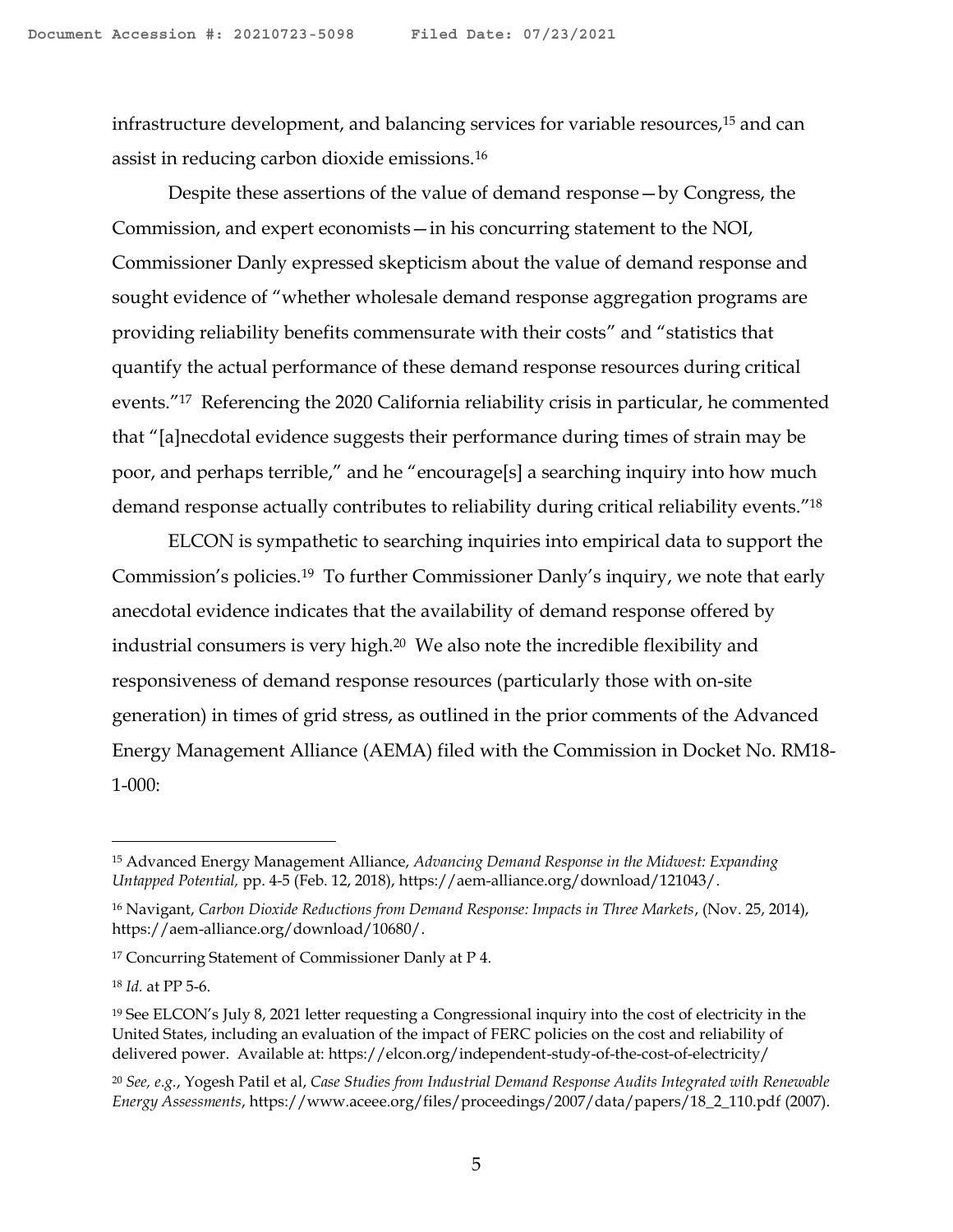AEMA provides the following three examples to demonstrate that DR/DER should qualify for any reliability or resilience product:

- PJM credited DR with helping the grid withstand the Polar Vortex, stating: "Although demand response is usually only needed by grid operators in the summer, operators also successfully deployed it during the power emergencies occasioned by the bitter cold 'Polar Vortex' weather in January 2014. As PJM set multiple winter peak records early that month, it called on demand response, and received more megawatts as load reductions than it could obtain as generation from all but the very largest generating stations. . . . In the midst of those challenging conditions, demand response—responding to PJM's dispatch as a wholesale market resource—helped maintain the reliability of the system."
- After Hurricane Irma, DR helped maintain balance between supply and demand to stabilize the Florida electric grid. As thousands of customers were rapidly having their power restored, demand threatened to outpace supply due to generation outages from the storm. If nothing was done, and demand was higher than supply, a blackout may have been caused when people had already been without power for an extensive period due to the Hurricane. Fortunately, Tampa Electric Company (TECO) had the foresight to contract for a diverse set of resources, and dispatched DR. In this case, DR provided grid resilience, allowing the grid to bounce back from a major disturbance.
- In another recent example, Hurricane Harvey unleashed 33 trillion gallons of rainwater along the Gulf of Mexico and caused a range of energy impacts, including coal-to-gas switching as coal piles were too wet for conveyer systems to handle. However, the Texas Medical Center - the largest medical center in the world – was able to sustain its air conditioning, refrigeration, heating, sterilization, laundry, and hot water needs throughout the storm thanks to a combined heat and power (CHP) installation operated by Thermal Energy Corp (TECO). The 48MW CHP system operated without interruption during the storm.
- ISOs recognize that DERs can enhance system resilience. The NYISO, in their 2017 DER Roadmap, states: "DER can help grid operators by *improving system resilience* [emphasis in AEMA comments], energy security, and fuel diversity. DER can lower consumer prices, improve market efficiency, and allow consumers to take greater control of their electricity use and costs through a variety of new technologies."<sup>21</sup>

<sup>21</sup> Comments of Advanced Energy Management Alliance, Docket No. RM18-1-000, pp. 7-8 (Oct. 23, 2017)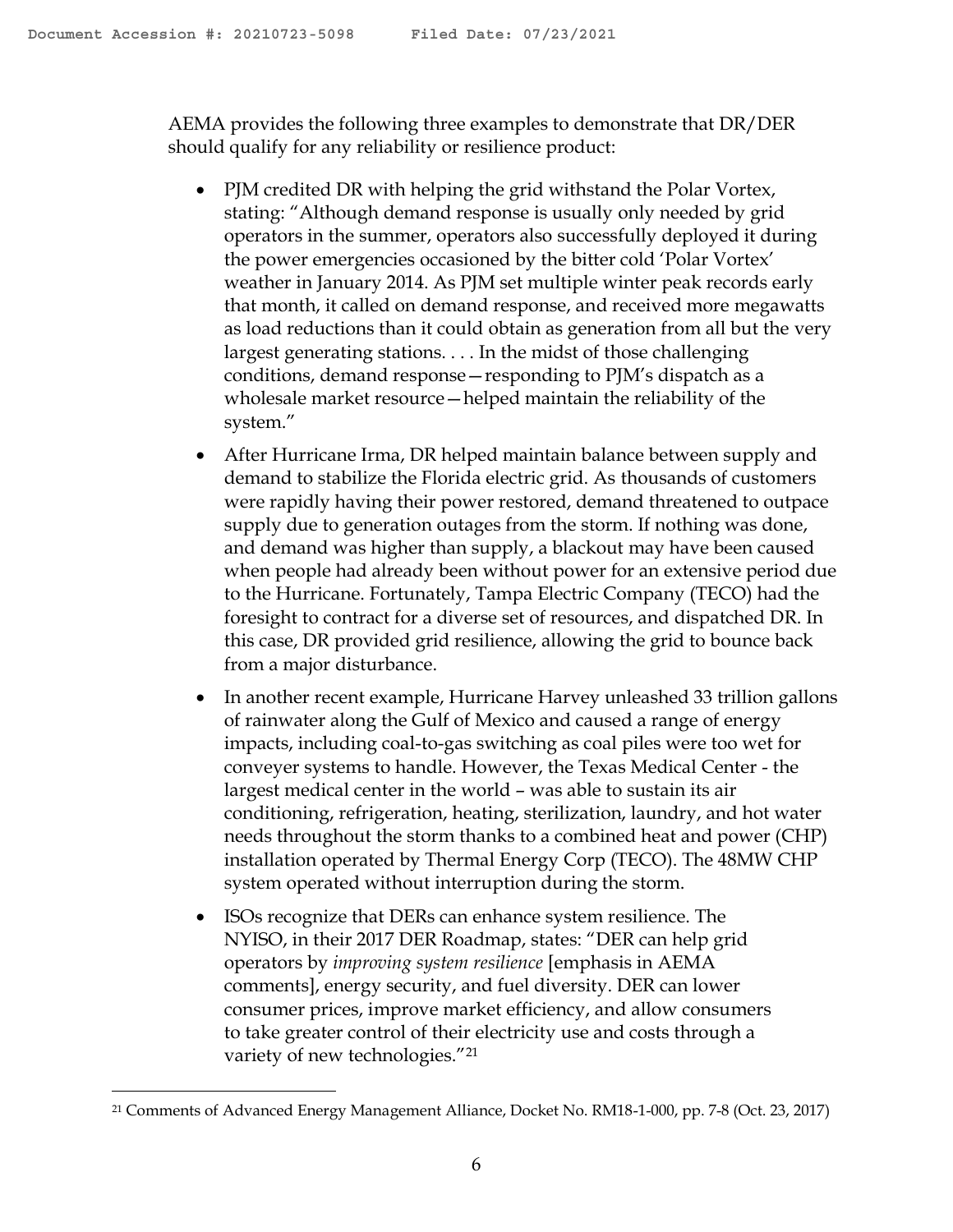As a final data point, one ELCON member reported that—according to one of their demand response aggregators—industrial consumers represented 31 percent of the aggregator's U.S. load. That is a significant portion, and it underscores the importance of this proceeding to industrial consumers. To the extent the Commission wishes to explore demand response performance data, ELCON stands ready to assist and to offer support for our assertions that industrial demand response performs well and provides important reliability benefits to the electric grid, particularly during times of strain.

# B. The Resource Neutrality Principle Dictates That the Demand Response Opt-Out Be Removed

Demand response resources remain uniquely hobbled by an outdated state optout and now suffer undue discrimination compared to other resources for which the Commission has considered and explicitly determined not to establish a state opt-out (namely energy efficiency, energy storage, and other distributed energy resource aggregations). Under the principle of resource neutrality, no one class of resources should be favored or disfavored by FERC's regulations; rather, the Commission should provide a level playing field for all resources.

As other FERC regulations, supported by court decisions, have evolved and enabled energy efficiency, energy storage, and other distributed energy resource aggregations to fully participate in the wholesale energy markets, the Demand Response Opt-Out has become outdated. It now creates artificial and unduly discriminatory barriers to demand response participation by retail customers in the wholesale electricity markets, and the result—where the state opt-out persists—is wholesale market inefficiency, inaccurate measures of resource adequacy, lack of operational flexibility, and inflated wholesale electricity market prices.<sup>22</sup>

<sup>(</sup>footnotes omitted).

<sup>&</sup>lt;sup>22</sup> See an example of the cost implications of the Demand Response Opt-Out described in the Comments of the Association of Businesses Advocating Tariff Equity (ABATE) at p. 3 and note 5 and in the Complaint of Voltus at Ex. B in Docket No. EL21-12-000.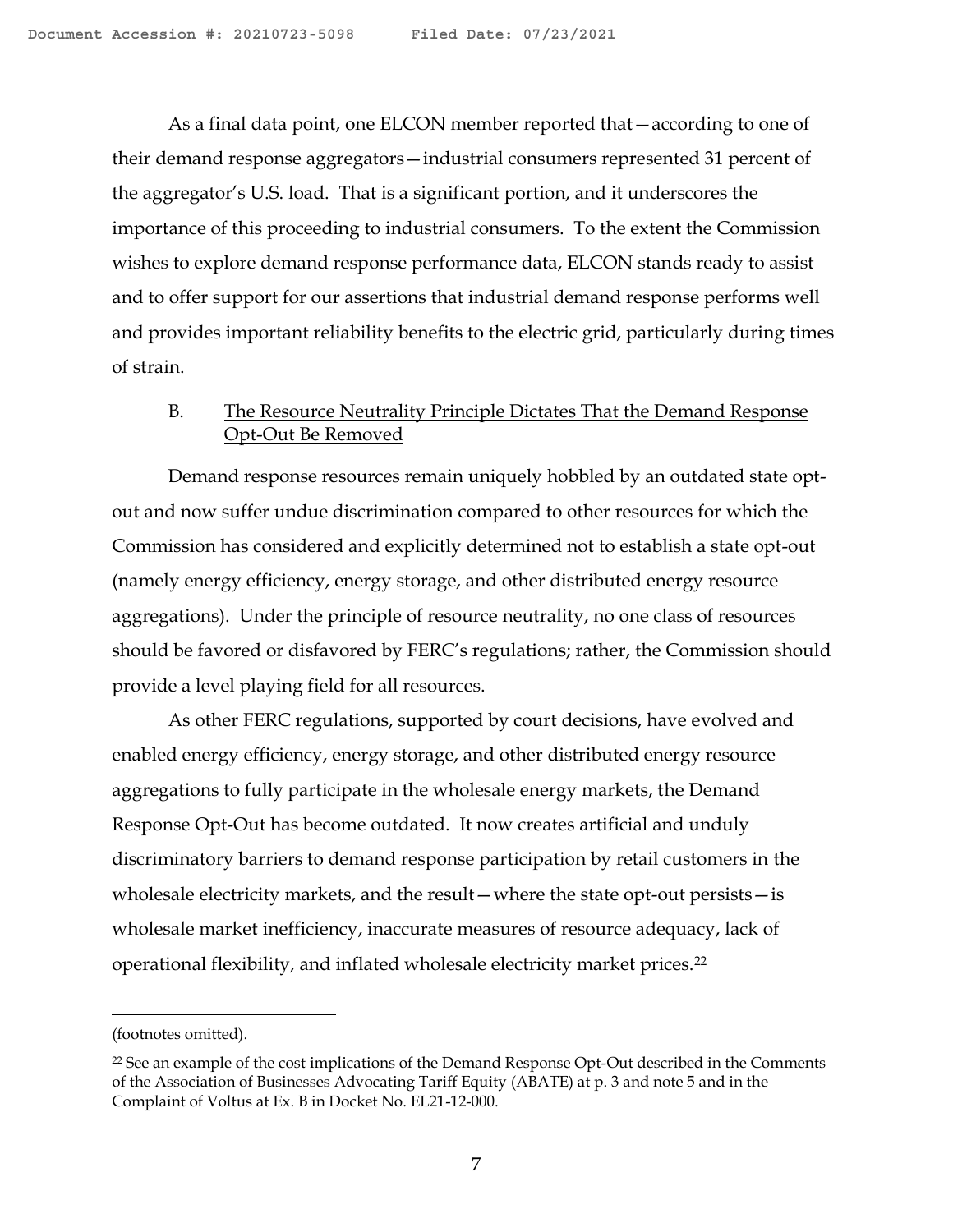Since establishing the Demand Response Opt-Out in Order No. 719, the Commission issued Order No. 745 to address compensation and cost allocation for demand response in the energy markets of the RTOs and ISOs, and then in subsequent Commission actions regarding distributed resources, the efforts of parties seeking an opt-out or similar mechanism were rejected. These include the Commission's actions regarding energy efficiency resources,<sup>23</sup> energy storage resources,<sup>24</sup> and distributed energy resource aggregations.<sup>25</sup> As outlined in the NOI, in reaching these determinations, the Commission correctly found that the benefits of giving the resources broader access to the wholesale markets outweighed the effects on the distribution system or other considerations that would favor on opt-out.<sup>26</sup> Even in the case of distributed energy resource aggregations, the Commission found "that it was not persuaded that concerns about potential effects on the distribution system justify adopting an opt-out that could substantially limit that participation."<sup>27</sup>

The courts have supported FERC's actions to affirm its jurisdiction over wholesale electricity markets and to enable resources to participate in such markets without promulgating state opt-outs. In *FERC v. EPSA*, <sup>28</sup> the U.S. Supreme Court confirmed that FERC has jurisdiction over the participation of demand response resources in the RTO and ISO markets. Later, in its decision reviewing the Commission's order on electric storage resources, the D.C. Circuit agreed with the

<sup>26</sup> NOI at PP 6-16.

<sup>27</sup> NOI at P 14.

<sup>23</sup> *Advanced Energy Economy*, 161 FERC ¶61,245 (2017), *order on reh'g*, 163 FERC ¶ 61,030 (2018).

<sup>24</sup> *Electric Storage Participation in Markets Operated by Regional Transmission Organizations and Independent System Operators,* Order No. 841, 162 FERC ¶ 61,127, *order on reh'g*, Order No. 841-A, 167 FERC ¶ 61,145 (2019).

<sup>25</sup> *Participation of Distributed Energy Resource Aggregations in Markets Operated by Regional Transmission Organizations and Independent System Operators,* Order No. 2222, 172 FERC ¶ 61,247 (2020), *order on reh'g*, Order No. 2222-A, 174 FERC ¶ 61,197, *order on reh'g and clarification*, Order No. 2222-B, 175 FERC ¶ 61,227 (2021).

<sup>28</sup> *FERC v. EPSA*, 136 S.Ct. 760 (2016).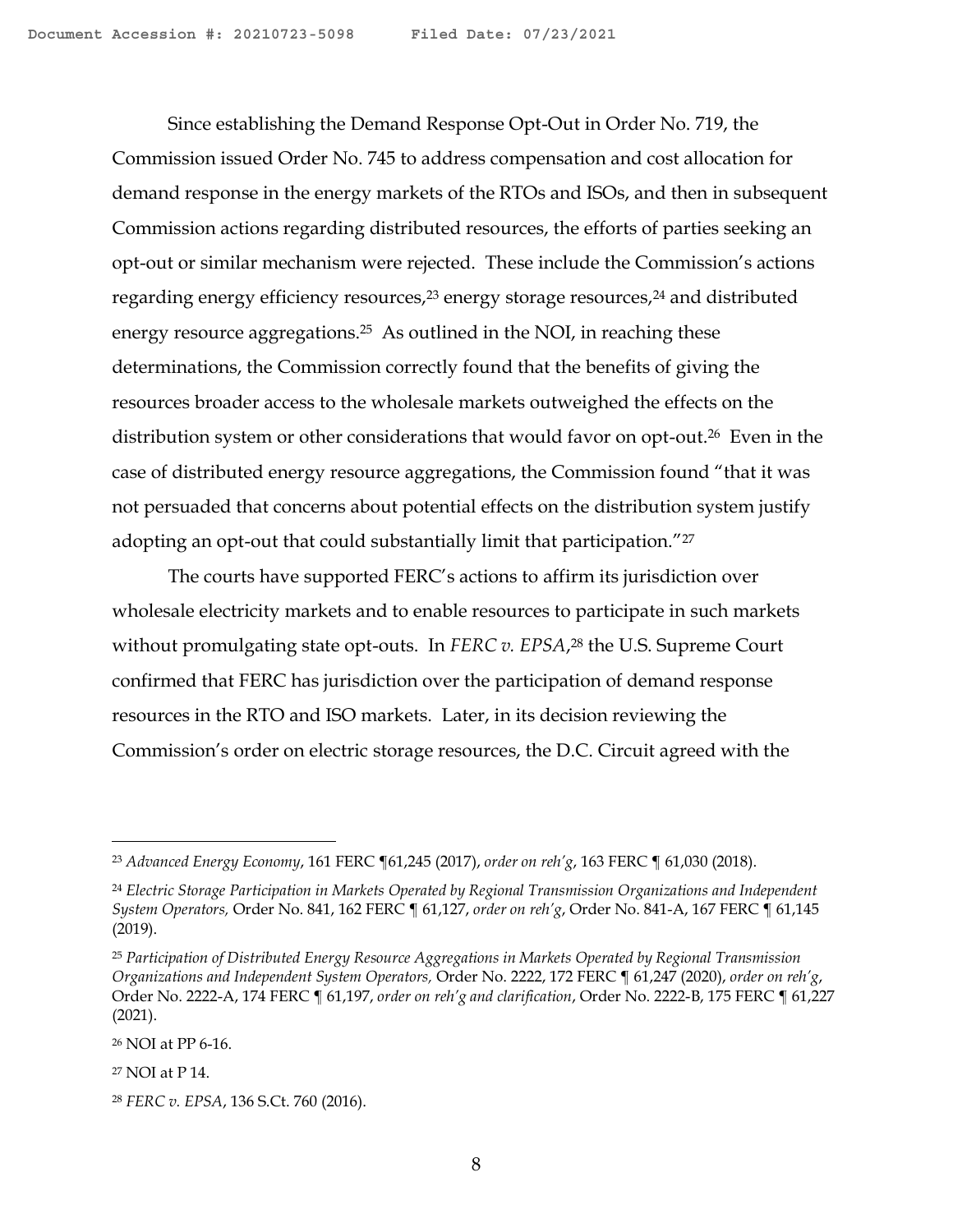Commission's view that the Supreme Court's finding of Commission jurisdiction in *FERC v. EPSA* was not tied to the existence of the Demand Response Opt-Out.<sup>29</sup>

Particularly in view of the Commission's intervening actions, supported by the courts, to not establish an opt-out for other resources (energy efficiency, energy storage, and distributed energy aggregations), retaining an opt-out for demand response would be inconsistent with the principle of resource neutrality and the Commission's statutory obligations. The Federal Power Act (FPA) requires that all rates, charges, and classifications of service must be just and reasonable and cannot be unduly discriminatory or preferential<sup>30</sup> — as the D.C. Circuit states, it "bristles with concern about undue discrimination."31 As recently as Order No. 2222, the Commission reinforced its commitment to resource neutrality:<sup>32</sup>

We find that limiting the types of technologies that are allowed to participate in RTO/ISO markets through a distributed energy resource aggregator would create a barrier to entry for emerging or future technologies, potentially precluding them from being eligible to provide all of the capacity, energy, and ancillary services that they are technically capable of providing.<sup>33</sup>

Under the current circumstances, considerably changed from the era of Order No. 719, leaving the Demand Response Opt-Out in place discriminates against demand response. Resource neutrality requires that demand response be given the same opportunities to participate in the markets as not only heterogeneous aggregations including demand response but also energy efficiency resources, energy storage resources, and other distributed energy resources. As one commenter described the

<sup>29</sup> *NARUC v. FERC*, 964 F.3d 1177, 1189-90 (D.C. Cir. 2020).

<sup>30</sup> 16 U.S.C. §§ 824d, 824e.

<sup>31</sup> *American Electric Power Service Corp.,* 67 FERC ¶ 61,168, 61,490 (May 11, 1994) (*citing Associated Gas Distributors v. FERC,* 824 F.2d 981, 998 (D.C. Cir. 1987) (addressing identical terms of the Natural Gas Act)).

<sup>32</sup> Order No. 2222 at P 117.

<sup>33</sup> Order No. 2222 at P 141. *See also, Frequency Regulation Compensation in the Organized Wholesale Power Markets,* Order No. 755, 137 FERC ¶ 61,064 (2011) (describing resource neutrality in terms of regulating a particular service, regardless of the resource or technology type that provides that service).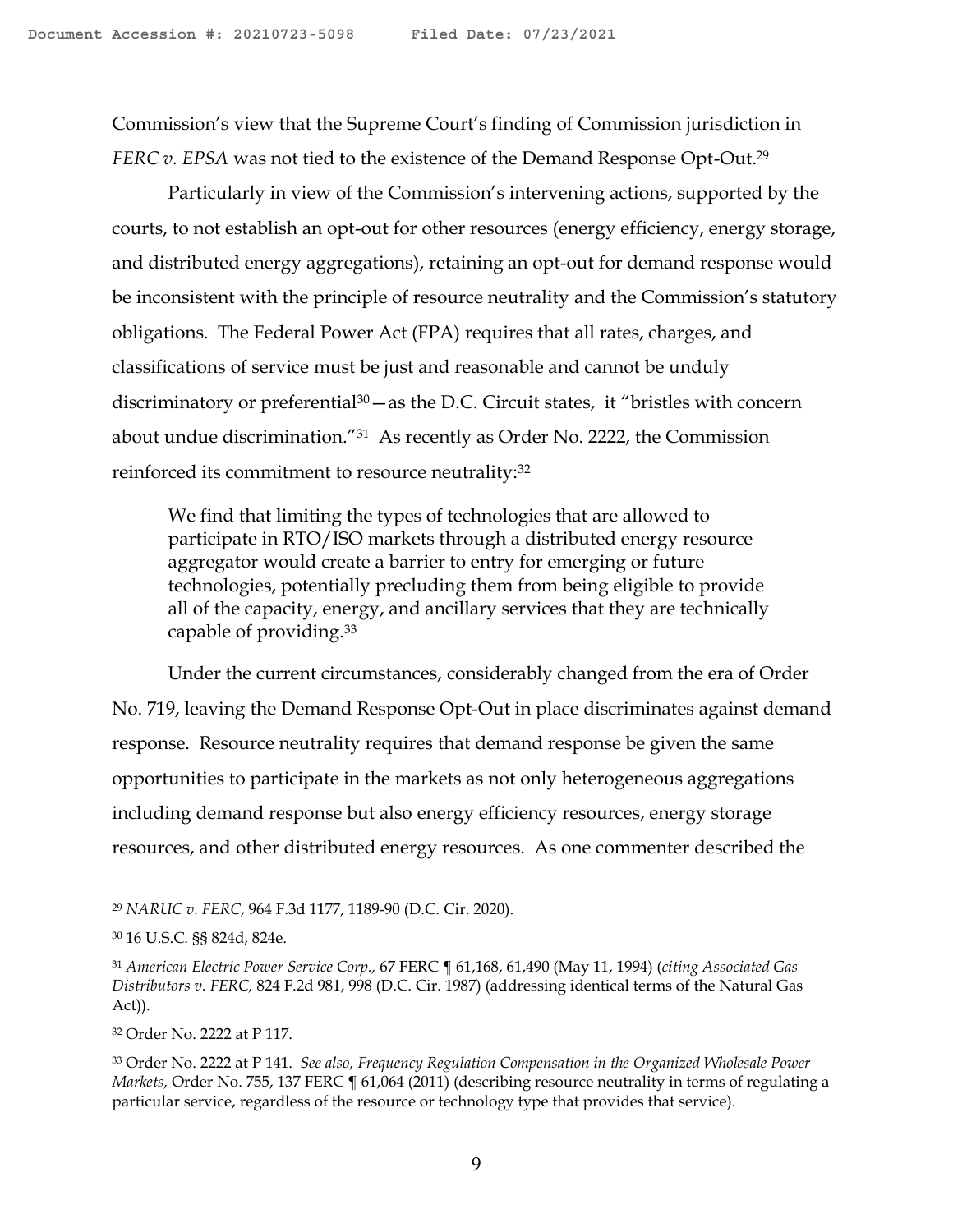current state of play, in Order No. 2222 "the Commission inexplicably and contradictorily preserved the opt-out in Orders 719 and 719-A, thus allowing retail authorities to bar participation [of] only one specific type of resource, aggregators of demand response resources."34 The Commission must correct what is now a vestige of incremental regulatory history.

## **II. COSTS RELATED TO REVOCATION OF THE DEMAND RESPONSE OPT-OUT MUST BE CAREFULLY ASSESSED UNDER THE FPA'S STANDARDS**

Although this proceeding is currently a notice of inquiry, when it advances to a rulemaking it will be essential that the Commission fully consider the costs and benefits associated with revocation of the Demand Response Opt-Out. At the wholesale level, the Commission must act in accordance with the requirements of the FPA; in particular, rates under its jurisdiction must be "just and reasonable"<sup>35</sup> and follow the cost causation principle, which requires that costs be well understood and borne by the parties that caused them.

However, the Commission must first understand and explicitly recognize that its action in revoking the Demand Response Opt-Out may cause some costs to occur across jurisdictional boundaries. For example, if revocation of the Demand Response Opt-Out causes costs to be imposed on the distribution system—beyond FERC's jurisdiction but due to FERC's action—without any state or federal regulator assessing and allocating responsibility for those costs, that would be a clear violation of the cost causation principle. 36

For decades, the Commission and the courts have understood that the costcausation principle "add[s] flesh to [the] bare statutory bones" of the just-and-

<sup>34</sup> Voltus Complaint at p. 24; Order No. 222 at PP 59, 145.

<sup>35</sup> 16 U.S.C. § 824d(a).

<sup>36</sup> System improvement costs required for resources to reach the wholesale market—including new hardware (wires, transformers, etc.) or software, or other indirect costs such as investments needed to maintain reliability—should not be ignored.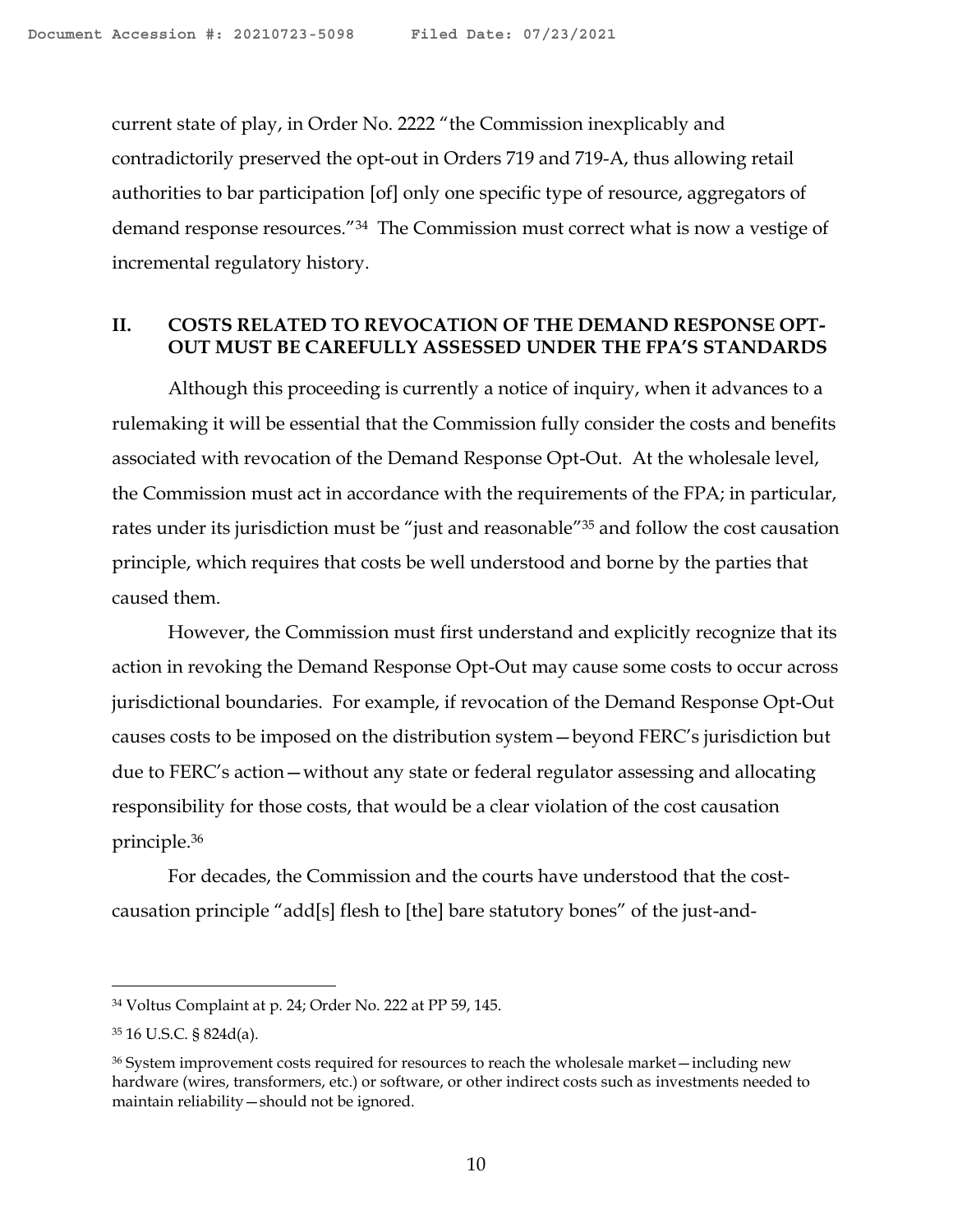reasonable-rate requirement.<sup>37</sup> Any changes to rate structures resulting from revocation of the Demand Response Opt-Out should adhere to cost causation principles. Specifically, costs cannot be shifted to ratepayers unless there has been reasonable consideration of the benefits and, based on substantial evidence in the record, the benefits are determined to be sufficient in relation to the costs sought to be shifted to the ratepayers. If the benefits cannot be reasonably quantified, then there must be "articulable and plausible" reasons to believe that the benefits are at least roughly commensurate with the costs imposed.<sup>38</sup>

The principle of cost causation is well established by court cases and Commission adjudications.<sup>39</sup> The cost causation principle is the "touchstone in any legal analysis of FERC-approved rate schemes," and it requires "that all approved rates reflect to some degree the costs actually caused by the customer who must pay them."<sup>40</sup> The D.C. Circuit has stated that compliance with the cost causation principle must be

<sup>37</sup> *K N Energy, Inc. v. FERC*, 968 F.2d 1295, 1300 (D.C. Cir. 1992).

<sup>38</sup> *Illinois Commerce Comm'n v. FERC*, 576 F.3d 470, 477 (7th Cir. 2009) ("We do not suggest that the Commission has to calculate benefits to the last penny, or for that matter to the last million or ten million or perhaps hundred million dollars . . . . If it cannot quantify the benefits to the Midwestern utilities from new 500 kV lines in the East . . ., but it has an articulable and plausible reason to believe that the benefits are at least roughly commensurate with those utilities' share of total electricity sales in PJM's region, then fine; the Commission can approve PJM's proposed pricing scheme on that basis.")

<sup>39</sup> The cost causation cases trace their origin to *Colorado Interstate Gas Co. v. Federal Power Commission,* 324 U.S. 581, 588 (1945), which held that "[t]he problem [to be addressed by a rate case] is to allocate to each class of the business its fair share of the costs." The cost causation principle has been reaffirmed in numerous cases, *see, e.g., Algonquin Gas Transmission Co. v. FERC*, 948 F.2d 1305 (D.C. Cir. 1991), *Complex Consolidated Edison Co. of New York v. FERC*, 165 F.3d 992 (D.C. Cir. 1999), and *Transcontinental Gas Pipe Line Corp. v. FERC*, 518 F.3d 916 (D.C. Cir. 2008). In these cases, the court required FERC to, "outline[ ] with reasonable particularity the system-wide benefits which each new facility produces." *Algonquin*, 948 F.3d at 1313, 1315 (this is not a theoretical exercise, but a question of fact dependent on "the impact the order would actually have on ultimate consumers"). *See also Complex Consolidated*, *supra,* 165 F.3d at 998, 1006 (affirming FERC's holding that rolled-in rates were not just and reasonable based on FERC's conclusion that "the alleged system benefits postulated by JMC Power [were] insubstantial"); *Transcontinental, supra*, 518 F.3d at 920 (affirming FERC's order adopting incremental rates where "FERC . . . correctly concluded that existing customers would have . . . subsidized the Cherokee shippers if [the gas company] had been allowed to roll in rates").

<sup>40</sup> *K N Energy, Inc. v. FERC,* 968 F.2d 1295, 1300 (D.C. Cir. 1992); *see also Village of Bethany v. FERC*, 276 F.3d 934, 937 (7th Cir. 2002) ("The overriding policy concern in a ratemaking proceeding is to establish rates that require each customer to bear a fair and proportional share of . . . costs.")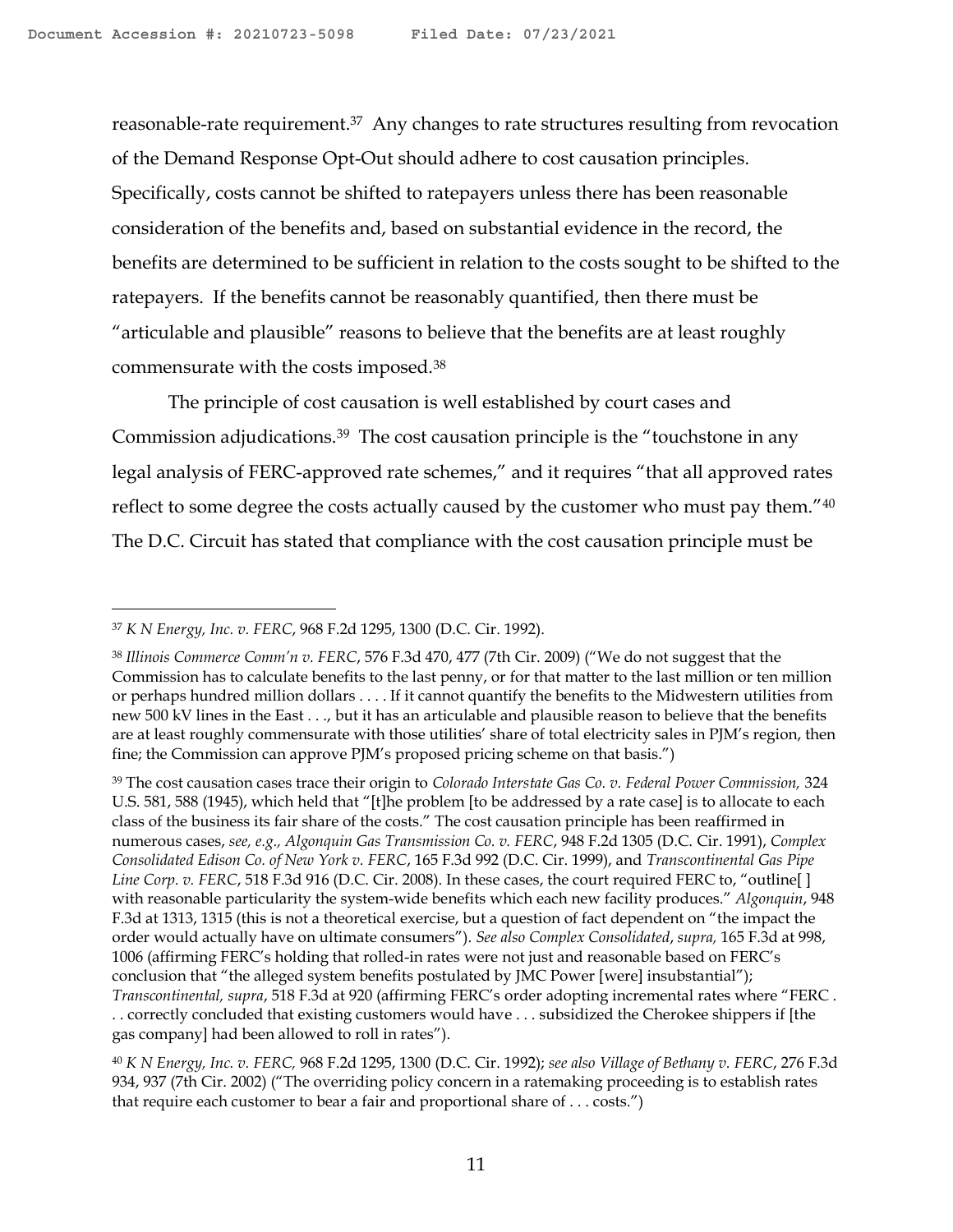evaluated "by comparing the costs assessed against a party to the burdens imposed or benefits drawn by that party."<sup>41</sup> Thus there must be substantial and specific benefits to the system as a whole for the Commission to approve a rule that would result in system-wide costs.<sup>42</sup> The Commission has also, in case after case, affirmed its support of the cost causation principle.<sup>43</sup>

In his partial concurrence and partial dissent in Order No. 841-A, Commissioner McNamee explained the cost causation issue, there in relation to energy storage resources, noting that the Commission should account for "operational, safety and reliability concerns highlighted by commenters [that] may increase costs to the states or distribution utilities and, ultimately, to consumers."44 He further stated:

The majority also should not dismiss concerns over equity or cost allocation. When a distribution utility is concerned that it "will need to harden the underlying distribution system to support bidirectional power flows and pay for substantial metering upgrades" to accommodate [energy storage resources], and that the associated costs "could be trapped at the distribution level and allocated to end-users rather than wholesale market participants[,]" in my view the Commission should not flatly disclaim involvement. The majority is willing to assert jurisdiction over the distribution system through the participation model, but they are

<sup>41</sup> *Midwest ISO Transmission Owners*, 373 F.3d 1361, 1368-69 (D.C. Cir. 2004).

<sup>42</sup> *See, e.g.*, *Transcontinental*, *supra*, 518 F.3d at 921 ("Rolling in the power costs of the Cherokee compressors forced existing Transco customers to subsidize the power costs of compressors they had no need for . . . ."), *Algonquin*, 948 F.2d at 1313 ("What we do require, however, is that the Commission, before ordering a roll-in . . . offer more than a conclusionary statement that the existence of system-wide benefits renders it unjust to allocate facilities costs incrementally."); *Complex Consolidated, supra,* 165 F.3d at 997 ("[T]he weight of the evidence favored the conclusion that the [new] facilities provided neither operational benefits nor additional reliability to Tennessee's system customers.").

<sup>43</sup> *New Dominion Energy Coop.*, 122 FERC ¶ 61,174, P 41 (2008), *citing Alabama Electric Coop., Inc. v. FERC*, 684 F.2d 20, 27 (D.C. Cir. 1982). *See also, California Power Exchange Corp.*, 106 FERC ¶ 61,196, P 17 (2004), (the "well-established principle of cost causation requires that costs should be allocated, where possible, to customers based on customer benefits and cost incurrence"). *See also Cal. Indep. System Operator Corp.*, 103 FERC ¶ 61,114, P 26 (2003) ("[w]hile this fundamental idea of matching costs to customers is often referred to in terms of cost causation, it has also often been described in terms of the costs which 'should be borne by those who benefit from them'" (*quoting Gulf Power Co. v. FERC*, 983 F.2d 1095, 1100 (D.C. Cir. 1993)).

<sup>44</sup> Order No. 841-A, statement of Commissioner McNamee at P 19.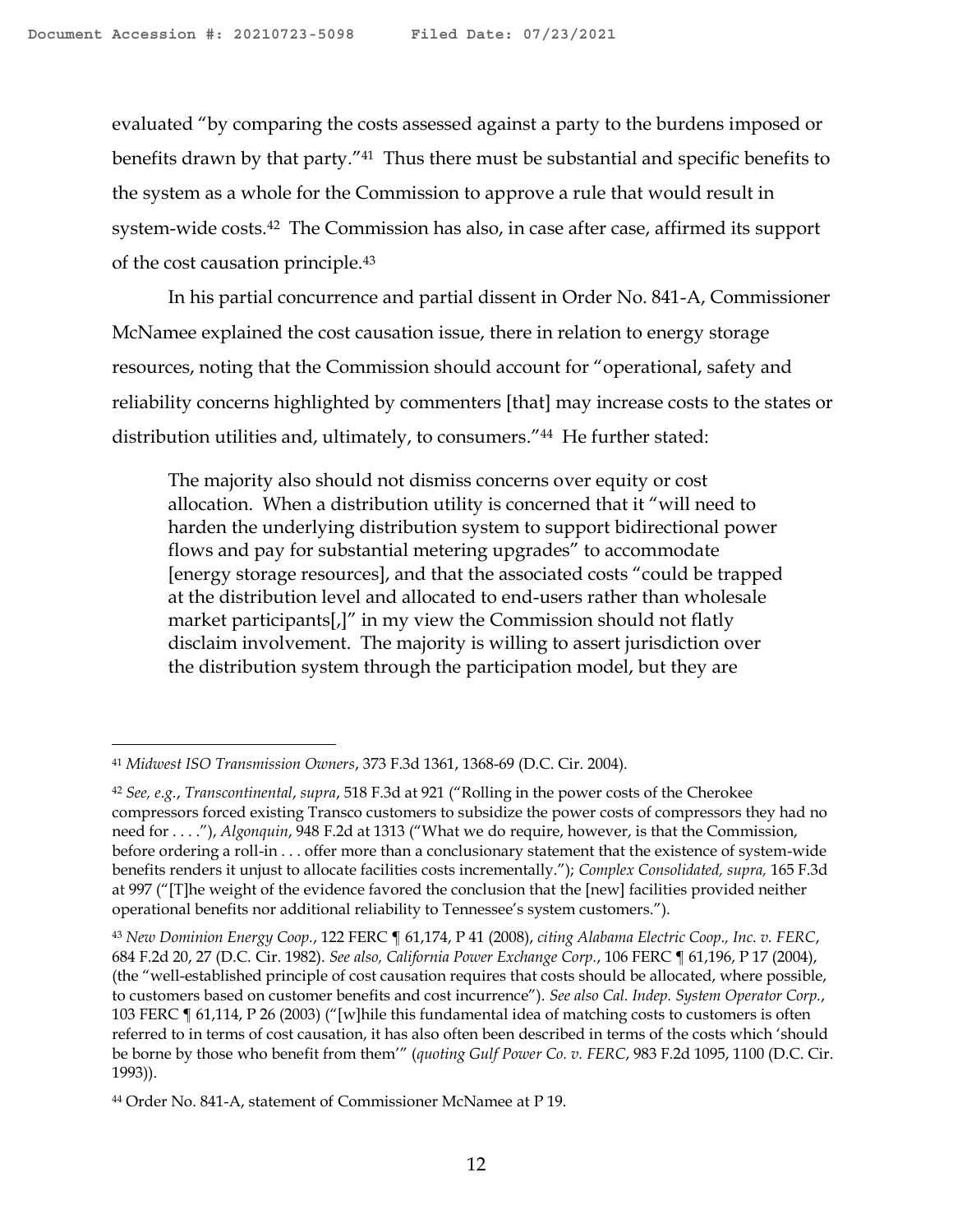unwilling to confront or take responsibility for the practical ramifications of their decisions.<sup>45</sup>

In the time since Commissioner McNamee wrote the above statement, the regulatory winds have shifted—the FERC majority has since prevailed in the courts in *NARUC v. FERC*<sup>46</sup> and explained its current view in Order No. 2222. The Commission clearly has the jurisdictional authority to revoke the Demand Response Opt-Out. However, the Commission should tread softly in removing RERRAs' ability to prevent costs from being shifted to distribution systems by FERC orders. The Commission's revocation of the Demand Response Opt-Out should be contingent on a continued finding that the benefits—whether they occur on the transmission or distribution system—are at least roughly commensurate with the imposed costs.

This is not a legal question. It is a practical and empirical question that should guide the Commission's decision to fully exercise its jurisdiction or to show restraint. The question "What is the magnitude of the costs imposed by this FERC rule, not just on the transmission system but also the distribution system?" should be explored and weighed against the question "What is the magnitude of the benefits conferred by this FERC rule, not just on the transmission system but also on the distribution system?" Further, the Commission should use the well-established cost causation principle to evaluate any equity impacts that arise from the uneven incidence of costs and benefits caused by its actions—even if benefits outweigh costs overall, the cost causation principle requires FERC to dig deeper and make sure costs are borne by those who benefit from them.

In answering these important questions, the Commission should collaborate with individual RERRAs as well as the National Association of Regulatory Utility Commissioners and be sensitive to the possible (and perhaps growing) costs imposed by the Commission on regulators of the distribution system. To date, the Commission

<sup>45</sup> *Id.* at P 21 (footnotes omitted).

<sup>46</sup> *NARUC v. FERC*, 964 F.3d 1177, 1189-90 (D.C. Cir. 2020).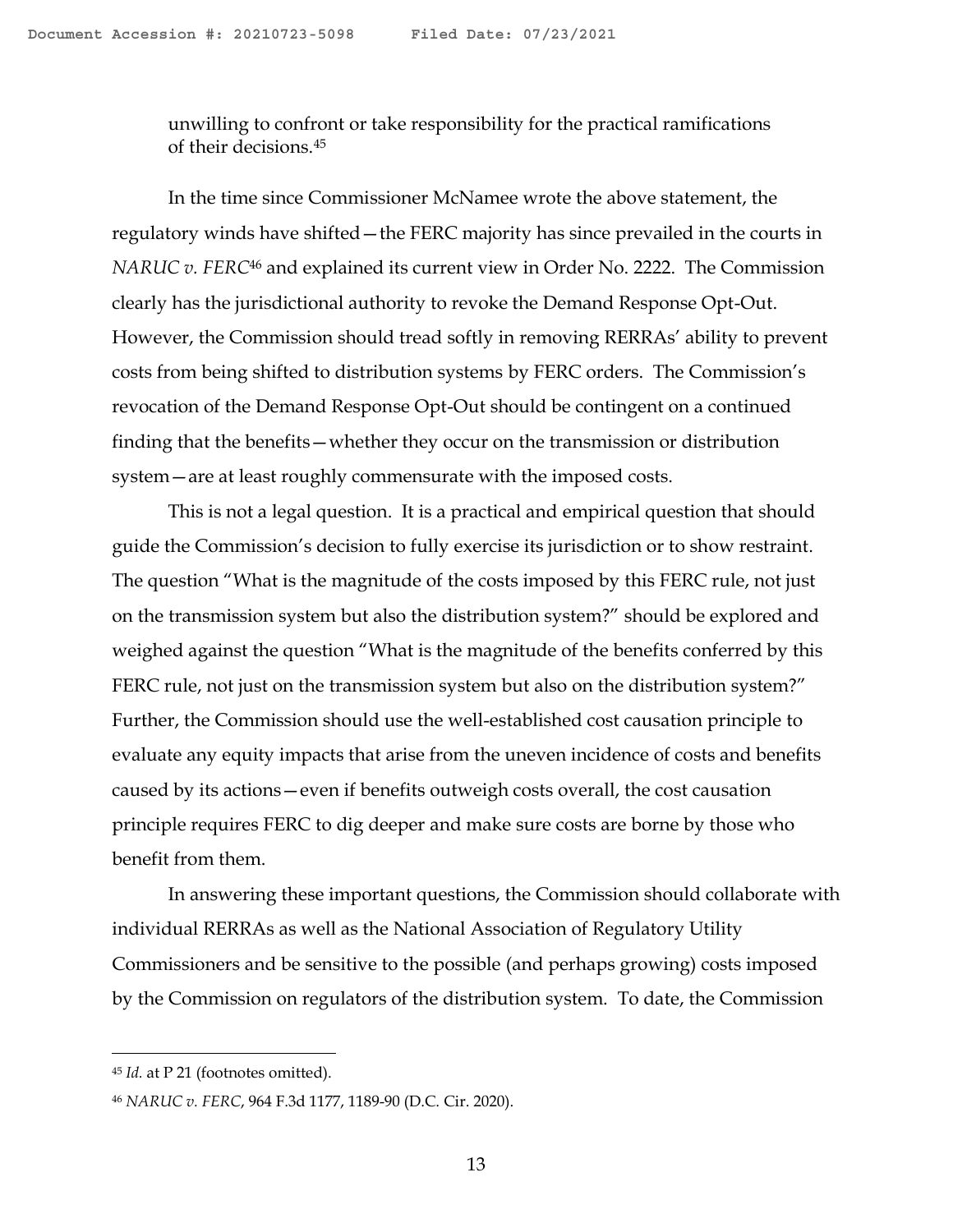has not acknowledged the distribution-level costs it is imposing. In Order No. 841-A, for example, the Commission dismissed a concern raised by a load serving entity, a concern ELCON finds legitimate. FERC stated:

[W]e deny Xcel Energy Services' request for rehearing regarding a cost recovery mechanism for distribution utility upgrades and improvements required to implement Order No. 841. The requirements of Order No. 841 apply to the RTOs/ISOs, not distribution utilities, and therefore this request is outside the scope of this proceeding. As stated in Order No. 841, we are not changing the responsibilities of the distribution utilities or their ability to allocate any costs that they incur in operating and maintaining their respective power systems.<sup>47</sup>

The above dismissal is not only insensitive to a valid concern but violates the cost causation principle. If costs caused directly by Commission regulations fall outside of the Commission's jurisdiction, are those costs always "outside the scope" of the relevant rulemaking proceeding? If so, what is the appropriate venue for challenging such costs? ELCON disagrees that the Commission can simply dismiss the costs caused by its rulemakings if their impacts are felt at the distribution level. In fact, we again reiterate our call for the Commission to study the impacts of its policies on the cost of delivered power.<sup>48</sup>

Under the longstanding cost causation principle, the costs of revoking the Demand Response Opt-Out should be acknowledged and balanced with a specific and substantial showing of commensurate benefits. Thus, in connection with this rulemaking proceeding to revoke the Demand-Response Opt-Out, the Commission should vigorously pursue questions regarding costs imposed on (and benefits conferred to) the distribution system. The dismissal issued in Order No. 841-A is not reasoned decision-making, does not comport with the cost causation principle, and should not be

<sup>47</sup> Order No. 841-A, 167 FERC ¶ 61,154 at P 156.

<sup>48</sup> See Comments of ELCON to the Supplemental NOPR on Electric Transmission Incentives Policy under Section 219 of the Federal Power Act, Docket No. RM20-10-000 (June 25, 2021). See also ELCON's July 8, 2021 letter requesting a Congressional inquiry into the cost of electricity in the United States, including an evaluation of the impact of FERC policies on the cost and reliability of delivered power. Available at: https://elcon.org/independent-study-of-the-cost-of-electricity/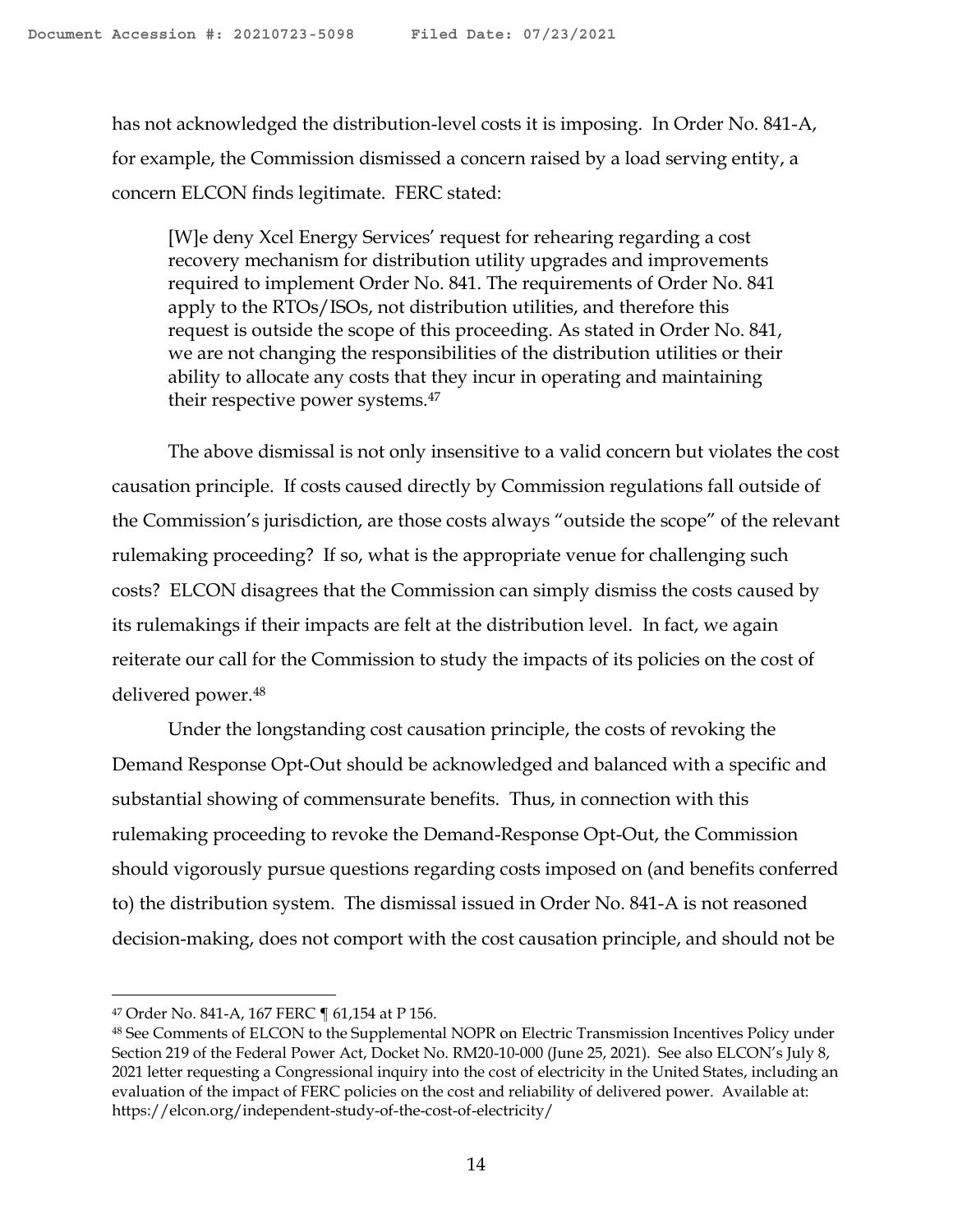relied upon in this proceeding to ignore distribution-level costs created by FERC rules. The Commission's conclusory dismissal of the load serving entity's concern over "costs that they incur"—particularly when those costs are a direct result of a FERC rulemaking—is alarming and should not become the norm.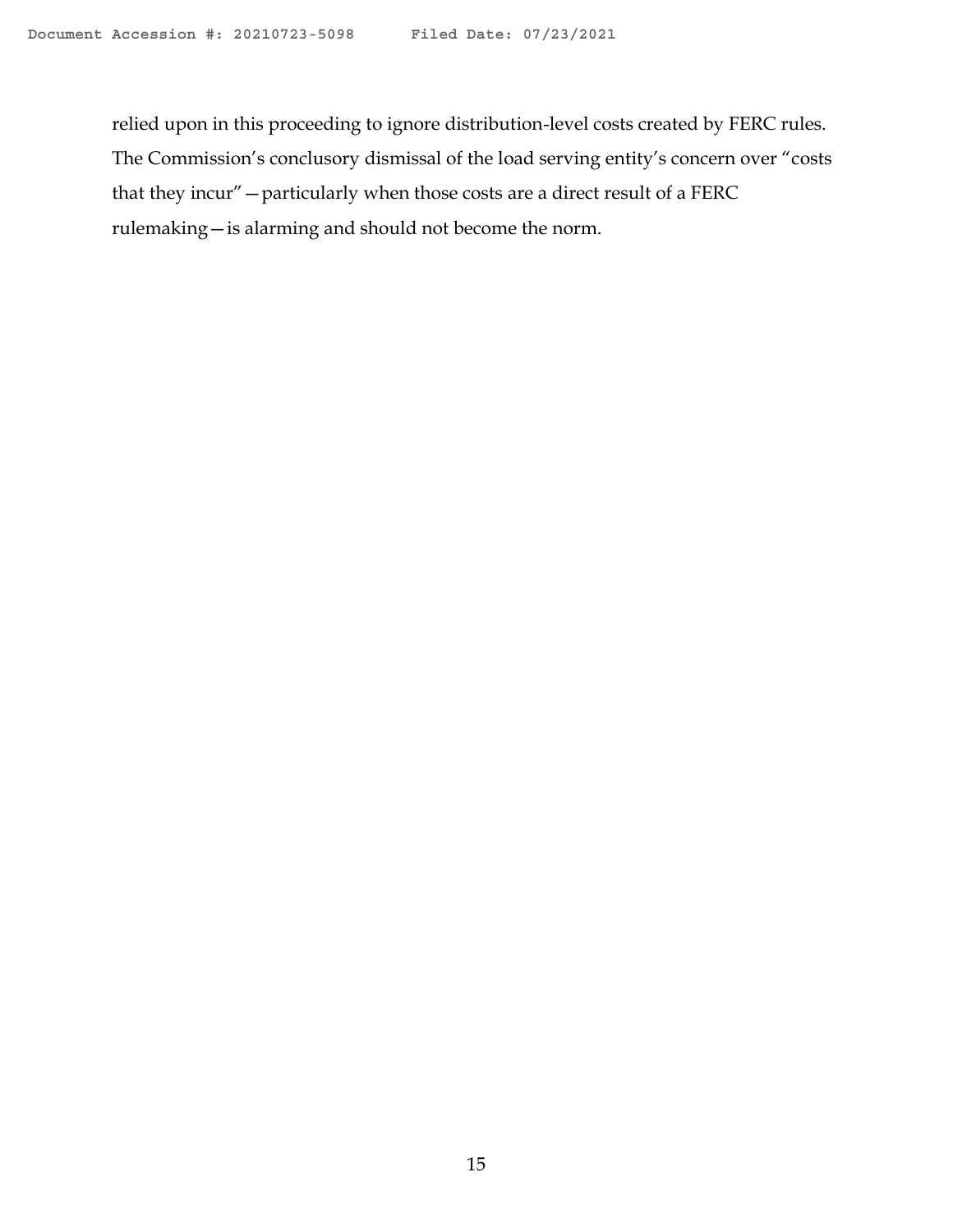### **CONCLUSION**

ELCON supports the NOI and initiation of a Commission rulemaking to remove the Demand Response Opt-Out, provided that in doing so the Commission does not dilute or outright ignore the cost causation principle.

Respectfully submitted,

nd 21

Travis Fisher President & CEO Electricity Consumers Resource Council 1101 K Street NW, Suite 700 Washington, DC 20005 Email: [tfisher@elcon.org](mailto:tfisher@elcon.org)

Dated: July 23, 2021